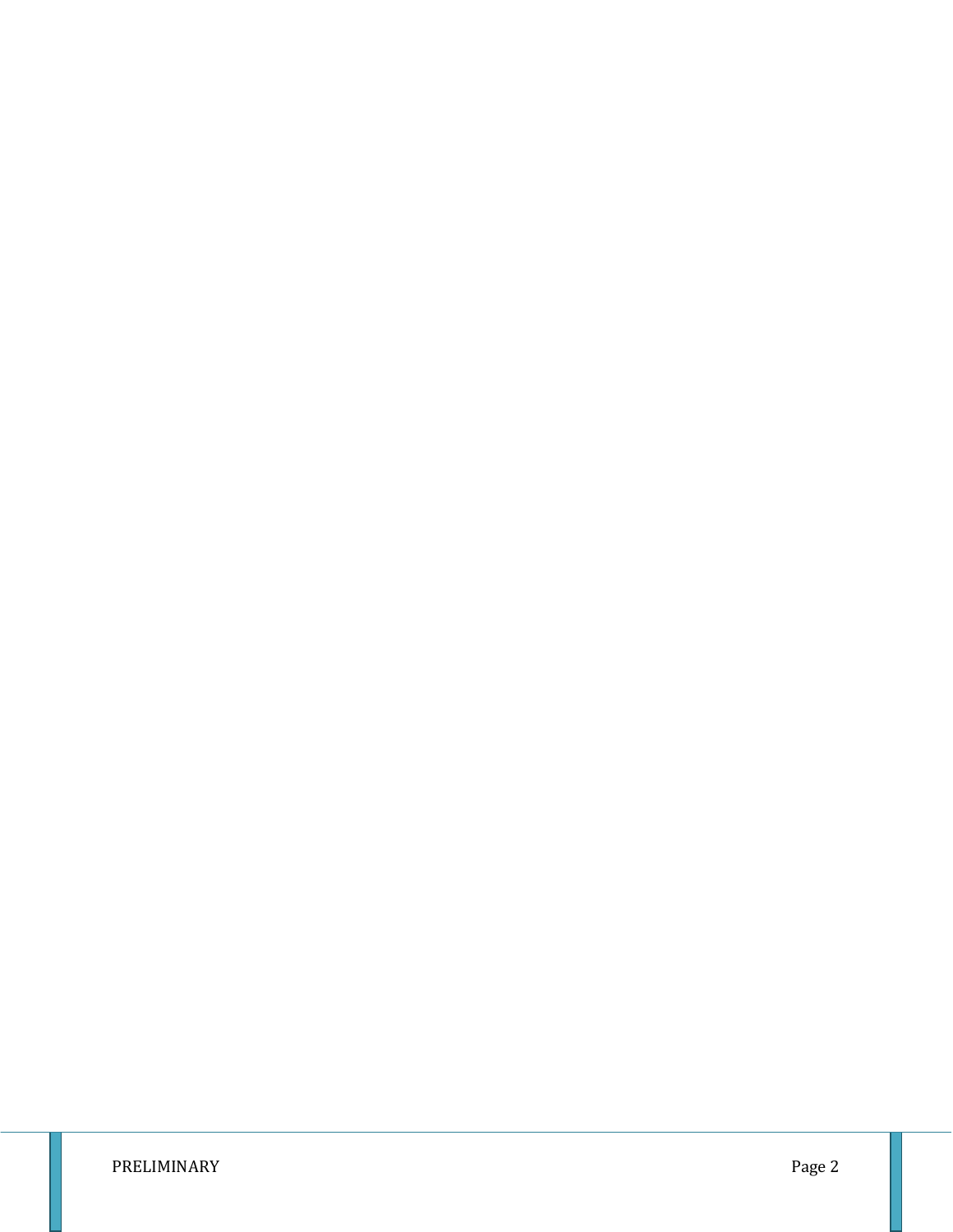#### **Introduction**

This preliminary report utilizes the methods described for the 2005 – 2011 report. It provides a look at a small portion of the 2012 data that has been submitted. This report will be finalized, to include a more comprehensive look at various data fields with input from the Trauma Performance Improvement Committee and TSFA, in early 2014.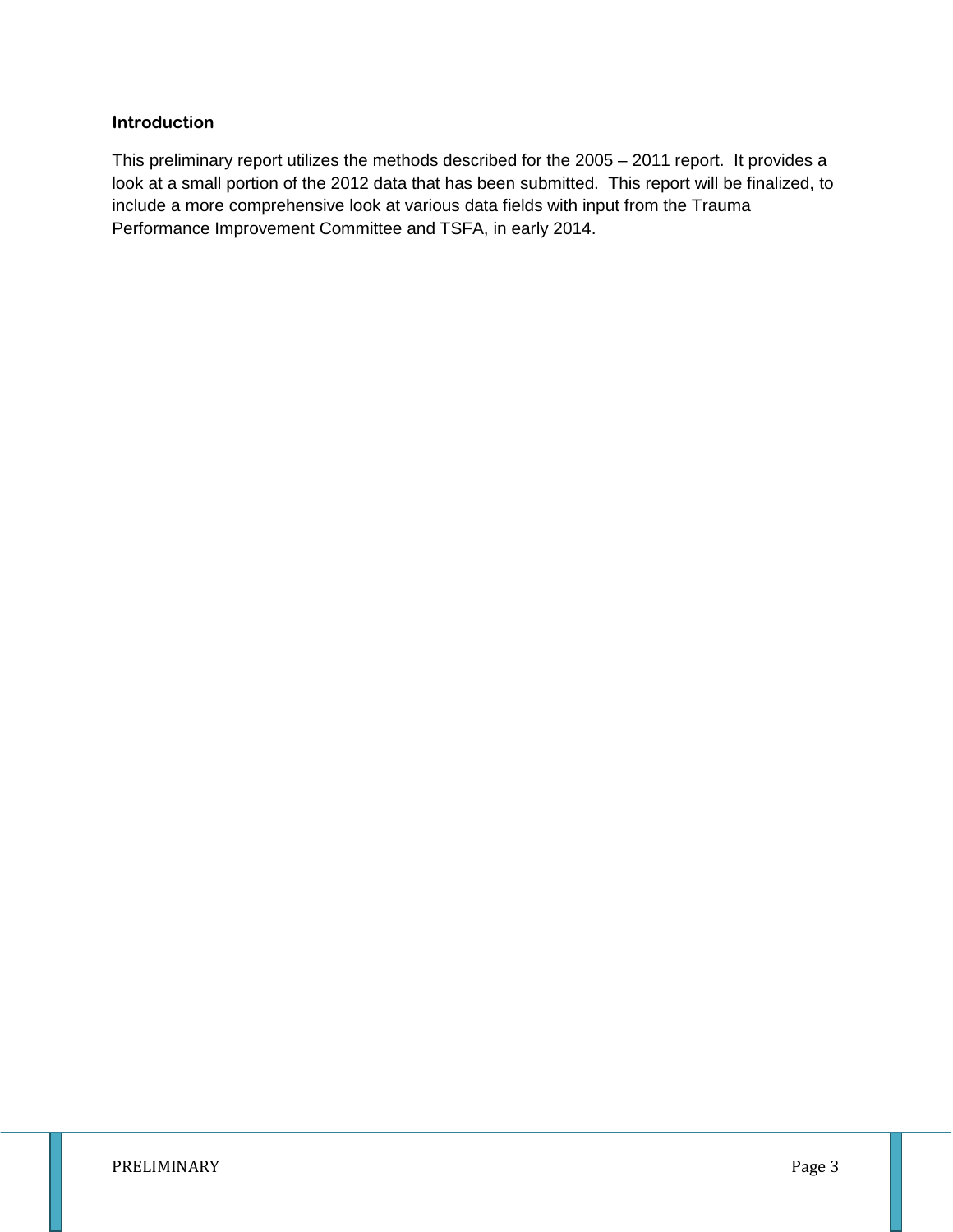#### **RESULTS – 2012 Data Definitive Patient Care Records (DPC)**

A total of 6944 records were submitted by all reporting facilities in 2012. This number excludes the Texas facilities designated as New Mexico Trauma Centers, of which there are three (3). Figure 1 provides the percent of records submitted by level of trauma centers. There are currently 11 New Mexico trauma centers submitting data to the STR. In addition, there are nine (9) facilities submitting as part of the VTR. Of those 9, two (2) are developing trauma centers.



Table 1

Number of records defined as Definitive Patient Care Records By Reporting Level of Trauma Center 2012

| LEVEL OF TRAUMA CENTER (TC)  | <b>TOTAL</b> |
|------------------------------|--------------|
| Level I Trauma Centers (1)   | 2200         |
| Level III Trauma Centers (6) | 2338         |
| Level IV Trauma Centers (4)  | 249          |
| VTR(9)                       | 1325         |
| <b>Grand Total</b>           | 6112         |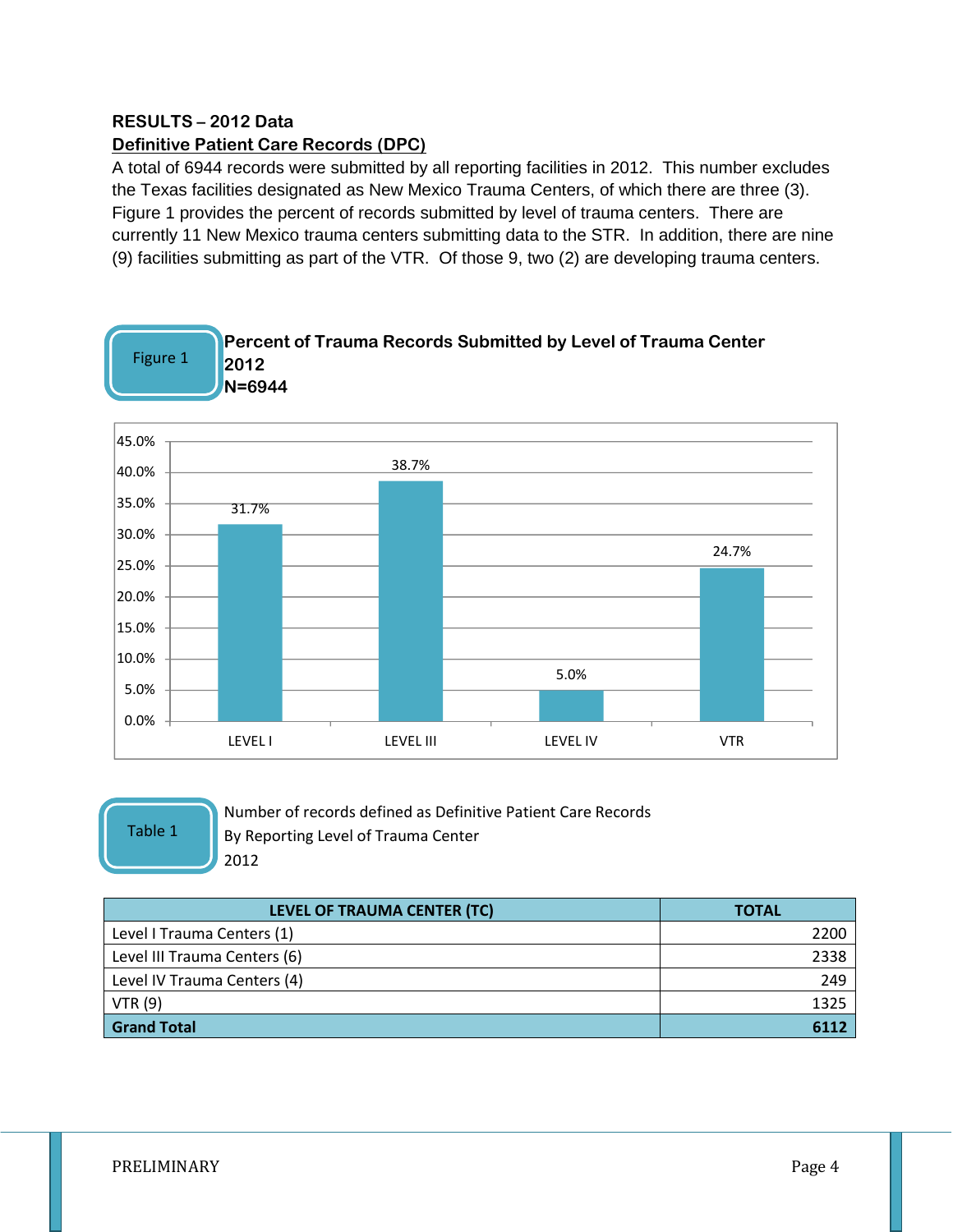### **RESULTS Data Quality**

#### **TRISS ANALYSIS**

Figure 2 focuses on suitability for TRISS analyses. Of the 6,112 DPC records, 79.7% were suitable, down from the 2005-2011 report of 84.7%. Of the 1,243 records that were suitable the majority of records had GCS and SPB not valued. It appears that this is an education issue at the facility level for abstraction.



#### **Race/Ethnicity**

In Figure 3, it shows that in 2012, 98.5% of race/ethnicity were reported, which is less than 2% not reported. As a result, analysis of race/ethnicity can be significant for further study of trauma.



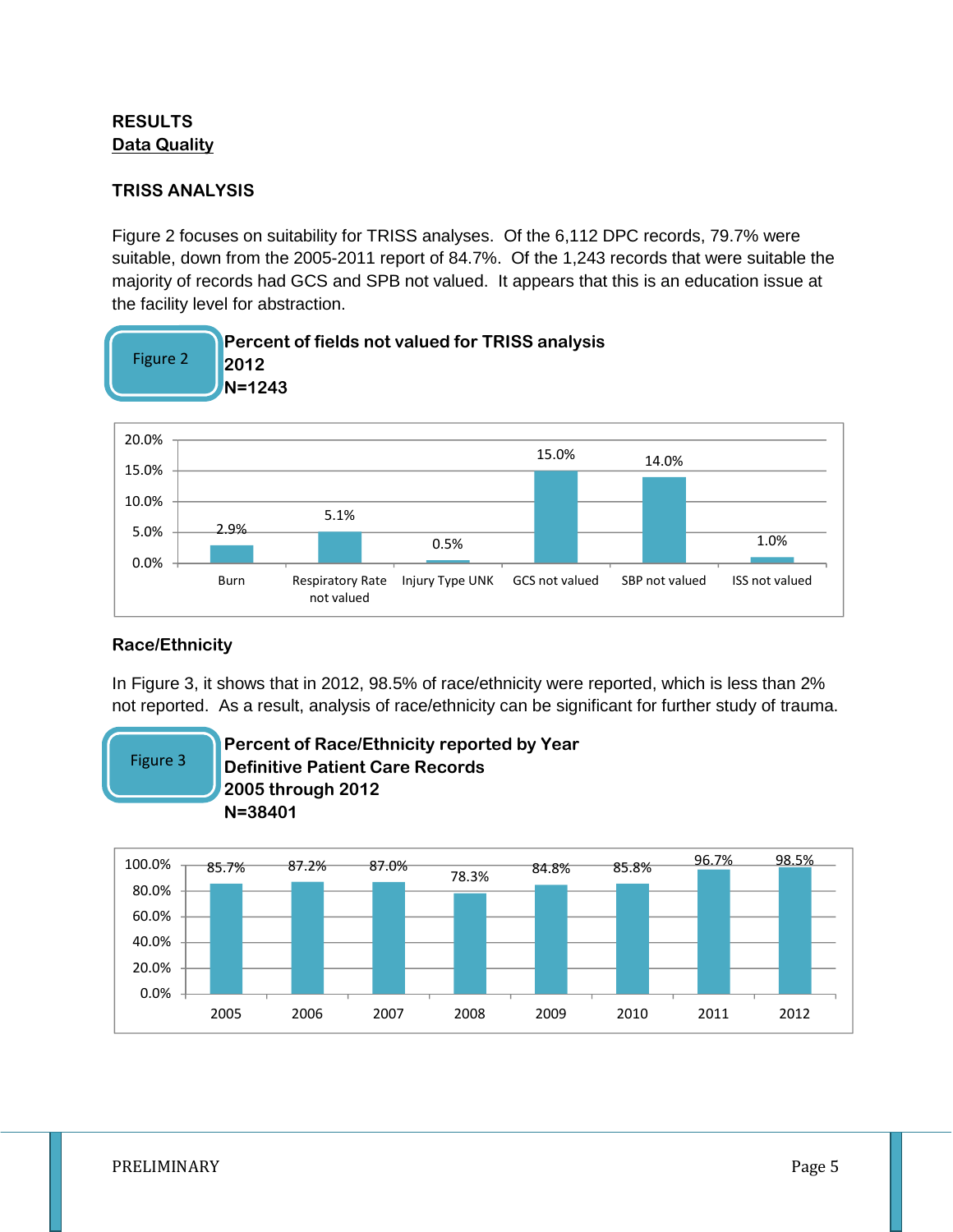#### **Demographics**

The following figures and tables describe some characteristics of the population contained in the DCP records. Figure 4 shows the age and gender distribution. This is relatively unchanged from previous years. Males continue to outnumber females in all age categories, except for the age of 65 and older. The age group of 25-34, accounts for 13.6% of trauma related injuries, while >85% is number 5, with falls being the major cause of injury. All other age groups were less than 10%



Figure 5

**Trauma Records by Age Range Definitive Patient Care Records N=6112**

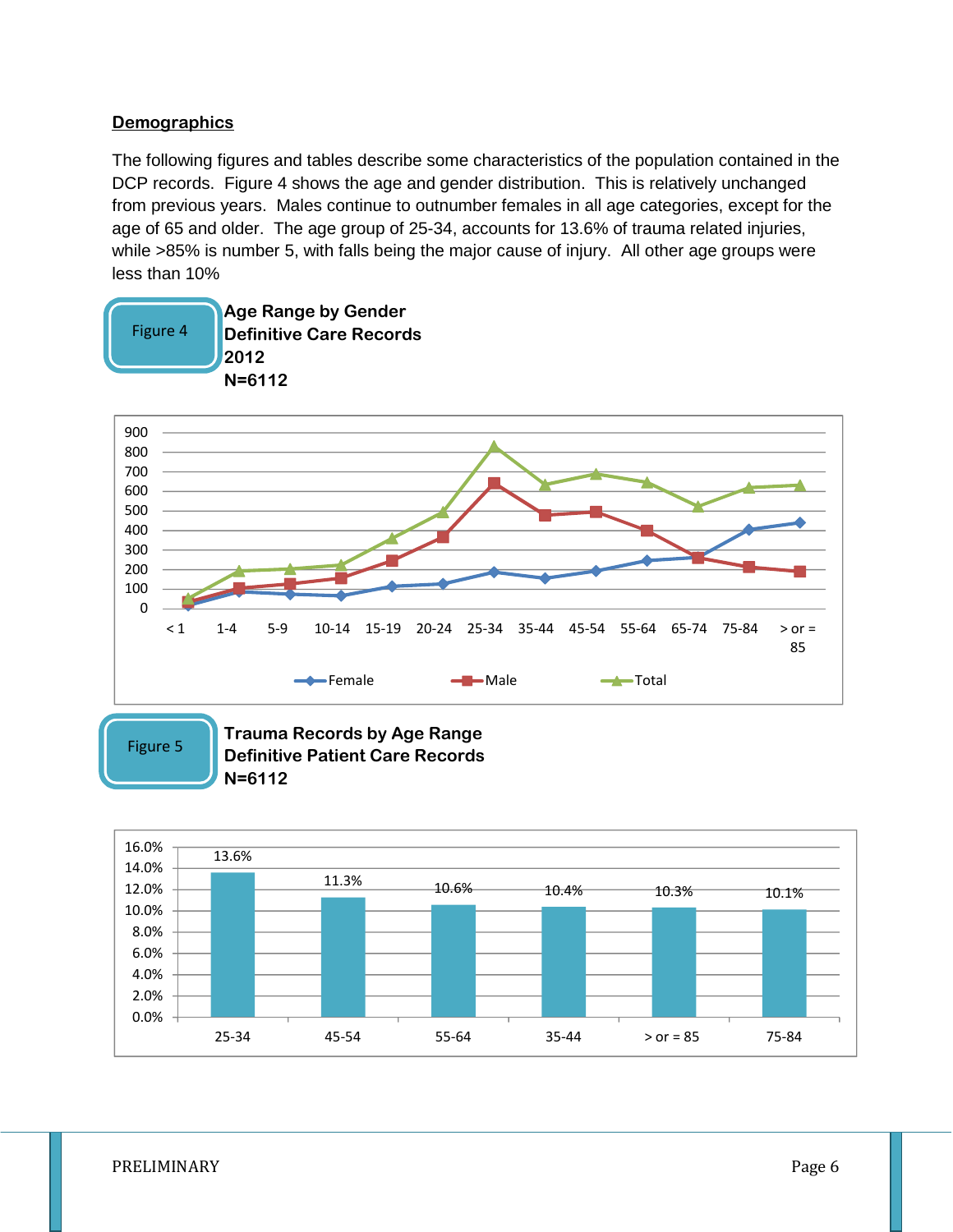#### **Race/Ethnicity**

Figure 6 shows an increase from the 2005-2011 report for category of White from 44.7% to 54.1% in 2012.

**Percent of Trauma Records by Race/Ethnicity Definitive patient Care Records 2012 N=6112** Figure 6

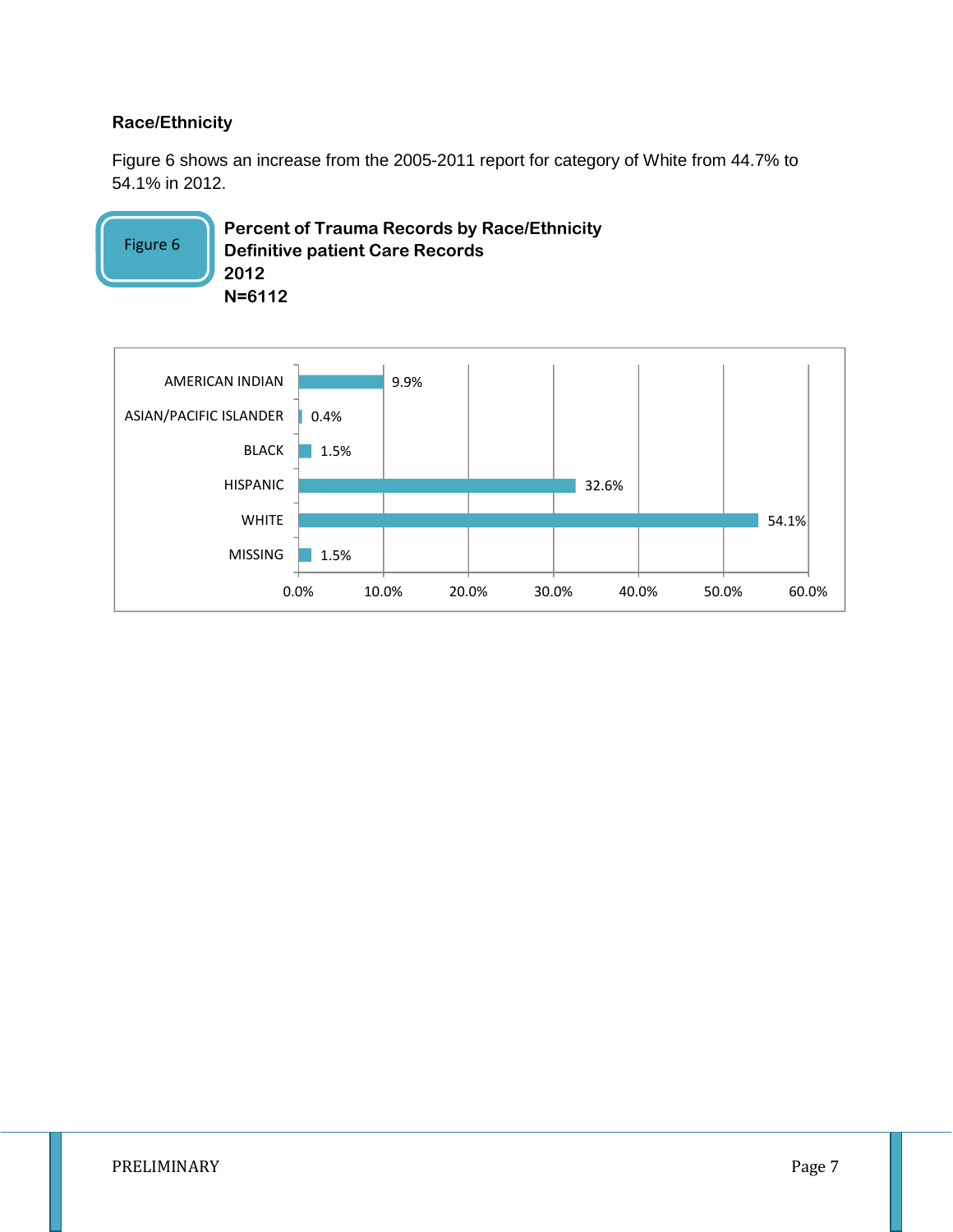### **Alcohol/Drug Testing**

As noted by Tables 2 and 3 an increase in reporting is noted for alcohol and drug use. There is a decrease in missing values for alcohol from 85.7% in the 2005 through 2011 report to 16.3% in 2012, and drug use from 79.1% to 38.8%. There is also an increase in testing for alcohol from 8.2% to 41.3%.

## Table 2

**Alcohol Use Definitive Patient Care Records 2012**

| <b>ALCOHOL USE</b>                           | <b>NUMBER</b> | <b>PERCENT</b> |
|----------------------------------------------|---------------|----------------|
| No (not suspected - not tested)              | 2482          | 40.6%          |
| No (confirmed by test)                       | 1595          | 26.1%          |
| Yes (confirmed by test - trace levels)       | 634           | 10.4%          |
| Yes (confirmed by test - beyond legal limit) | 404           | 6.6%           |
| <b>Missing</b>                               | 997           | 16.3%          |
| TOTAL                                        | 6112          | 100.0%         |

Table 3

#### **Drug Use Definitive patient Care Records 2012**

| <b>DRUG USE</b>                             | <b>NUMBER</b> | <b>PERCENT</b> |
|---------------------------------------------|---------------|----------------|
| No (not suspected - not tested)             | 2868          | 46.9%          |
| No (confirmed by test)                      | 273           | 4.5%           |
| Yes (confirmed by test – prescription drug) | 228           | 3.7%           |
| Yes (confirmed by test - illegal drug use)  | 369           | 6.0%           |
| Missing                                     | 2374          | 38.8%          |
| TOTAL                                       | 6112          | 100.0%         |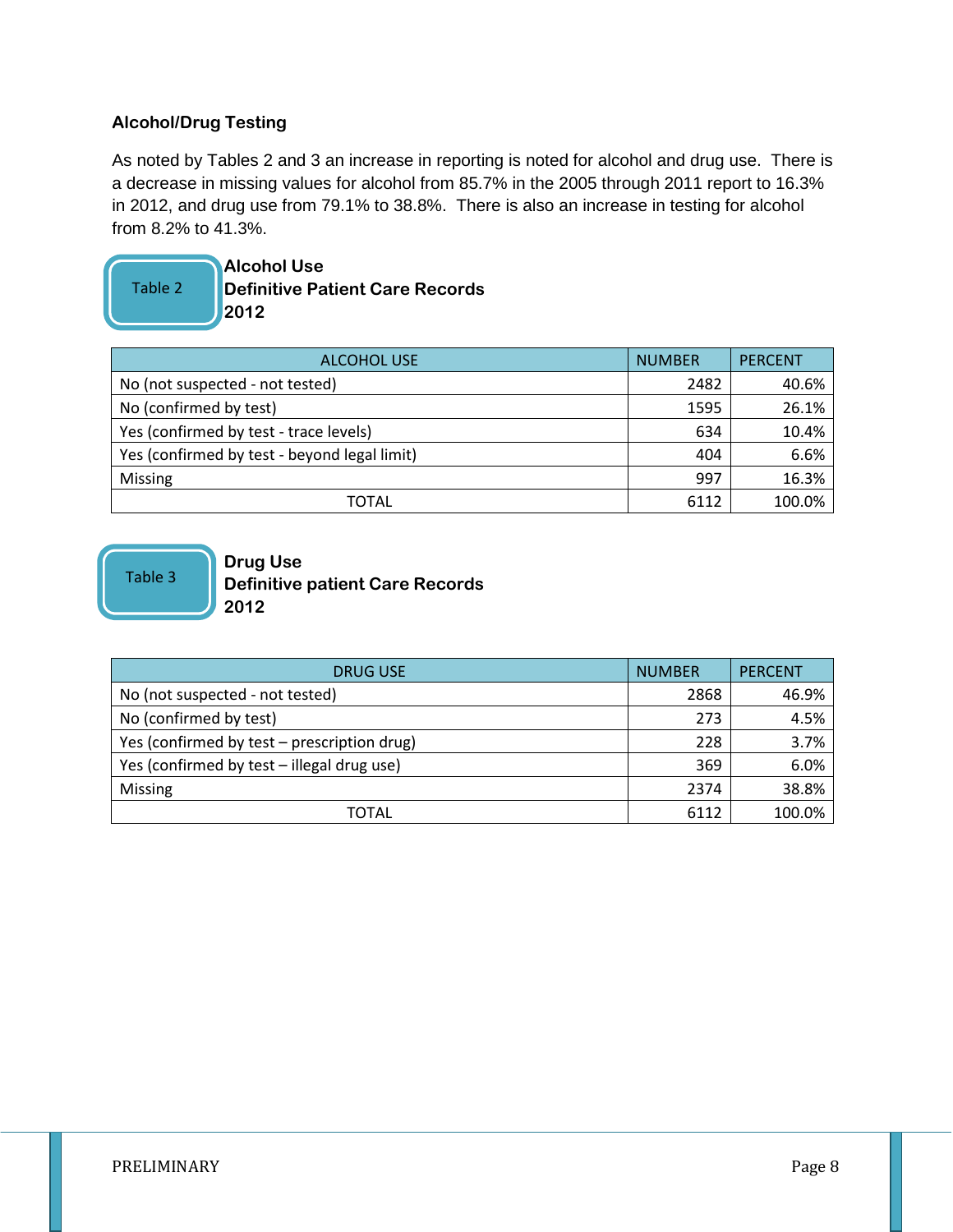Figure 7 shows patients discharged from facilities with an outcome of dead. The average mortality has decreased from 5.4% in 2005 to 3.2% in 2012.



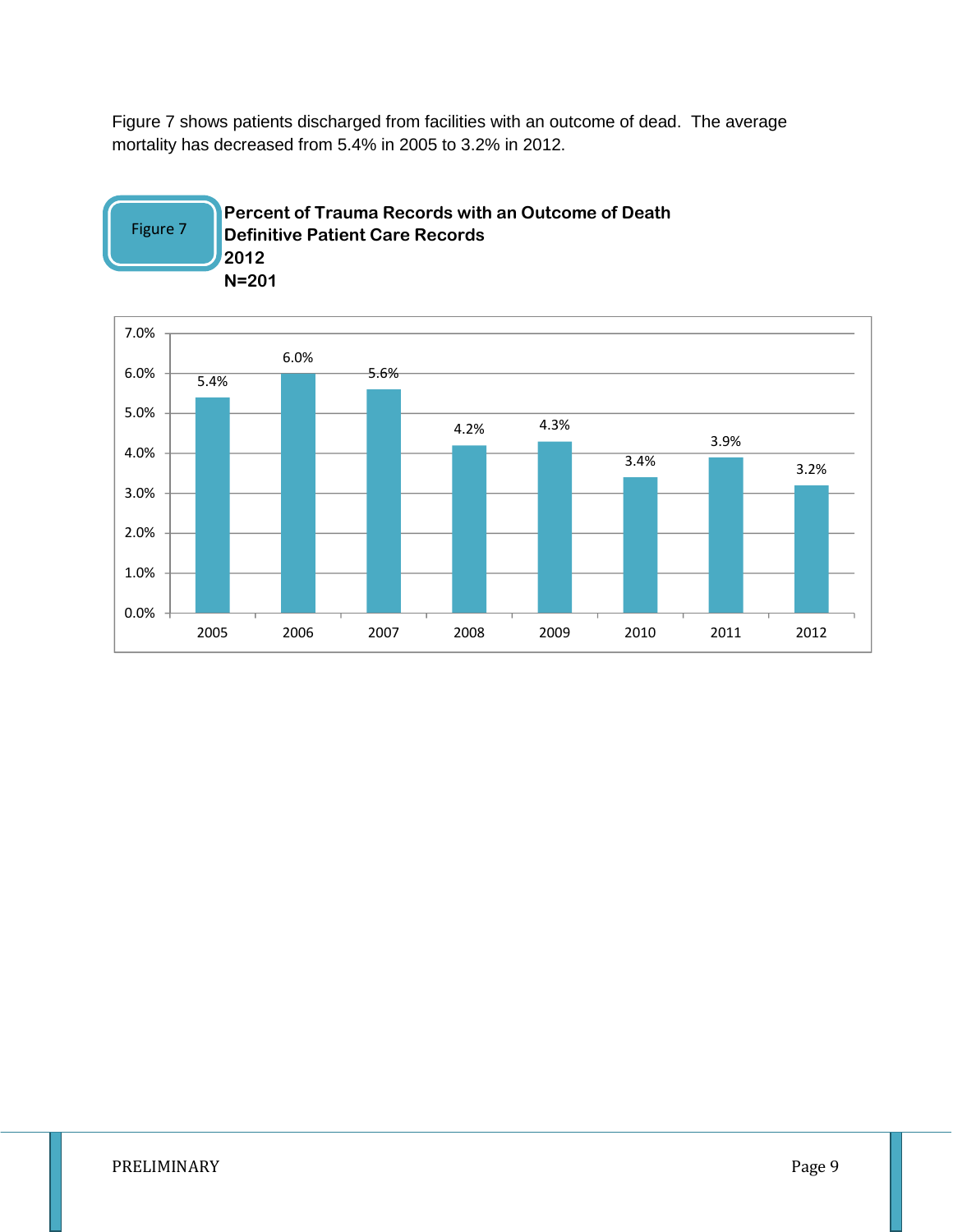#### **Transfers to UNM**

Figure 8 shows the percentage of trauma patients seen at UNMH for each year from 2007 – 2012 that were transfers from other facilities. Figure 9 is the percentage of trauma patients seen at UNMH for each year shown that were transferred specifically from Level III trauma centers, while Figures 10 & 11 are the percentages of trauma patients seen at UNMH that were transferred from Level IV trauma centers and non-designated hospitals, respectively. Please note that, in all four graphs, the percentage shows a decrease from 2007 to 2012.

**Transfers to UNM from All Facilities**



Figure 9

#### **Transfers to UNM from Level III Trauma Centers 2007 through 2012 N=675**